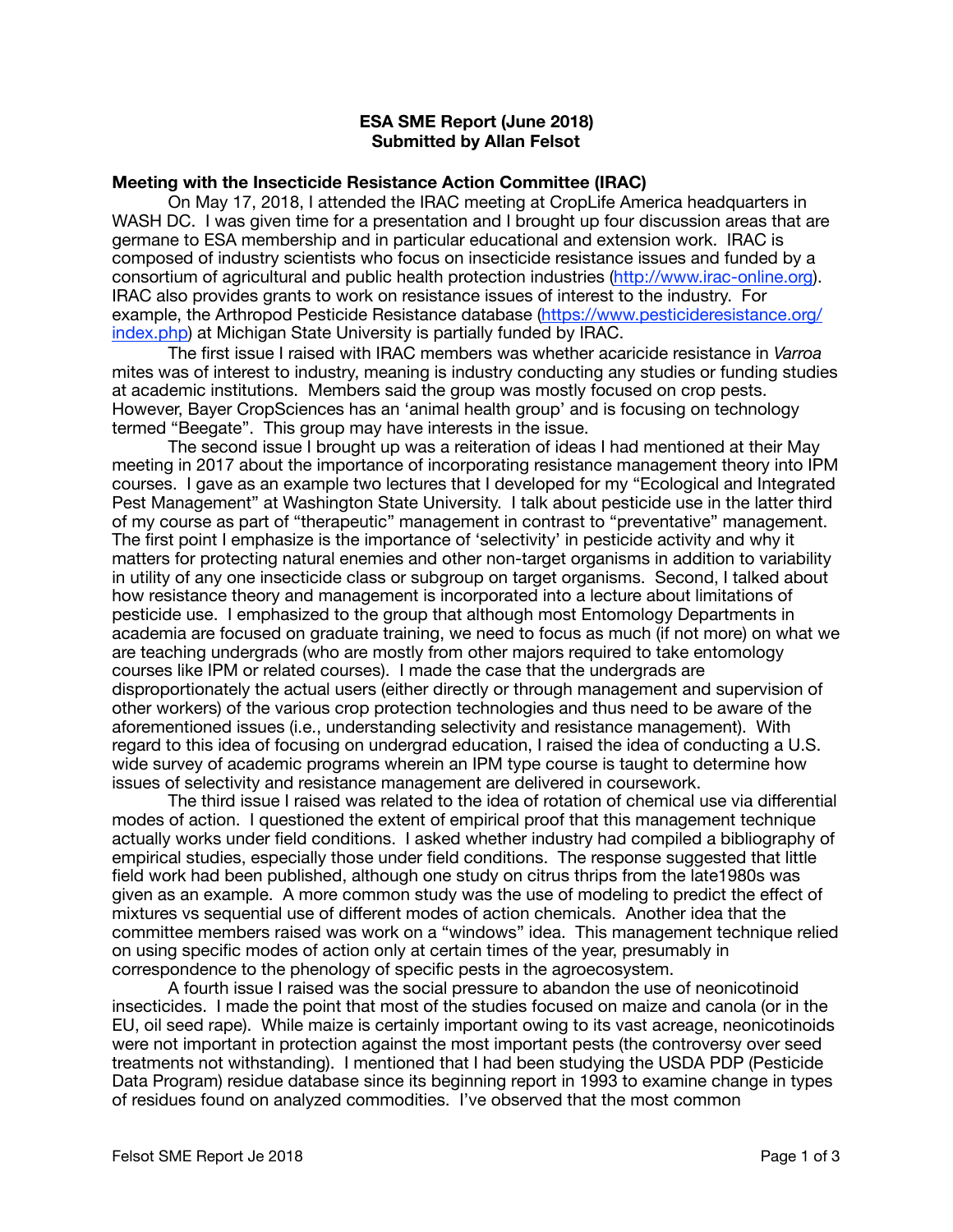commodities (i.e., various fruit and vegetables) routinely analyzed over many years show that OP insecticides are hardly ever detected but neonicotinoids and other comparatively newer compounds (for example, spinetoram and chlorantraniliprole) are much more frequently detected. The neonicotinoids for use on fruit and vegetables (disproportionately imidacloprid followed by acetamiprid and thiamethoxam) are important tools but they are also highly restricted by product label mandates that build in protection for pollinators. Yet, very few studies are published that focus on these types of crops and the use of neonics under realistic field conditions. I was trying to make the case that there are probably too many lab type studies and insufficient field studies, but the latter studies are expensive. Basically I was suggesting that industry ought to think about funding these types of studies to a greater degree to obtain a more realistic picture of how neonics are best used in crop protection and test the hypothesis that nontarget consequences are minimized.

Several EPA OPP staff attended the IRAC meeting after my presentation. One of the main ideas they brought up of interest to ESA members is their initiative on product label language with regard to resistance management. Pesticide Registration Notices (PRNs) were issued during 2017 on labeling, "Guidance for Pesticide Registrants on Pesticide Resistance Management Labeling" (PRN 2107-1) and "Guidance for Herbicide Resistance Management Labeling, Education, Training, and Stewardship" (PRN 2017-2) (download both from URL [https://www.epa.gov/pesticide-registration/pesticide-registration-notices-year\)](https://www.epa.gov/pesticide-registration/pesticide-registration-notices-year). EPA is trying not to "own" the resistance management labelling issue. The agency is bringing in stakeholders to determine the best practices. The agency emphasized that user "behavior" may be the biggest problem.

David Epstein from the USDA Office of Pest Management attended the IRAC meeting and suggested a symposium could be held at an ESA meeting on issues of resistance management, including the labelling aspects. I noted that often subject matter symposium about resistance tended to be reductionist, for example, modes of action or pharmacokinetics/ pharmacodynamics related to resistance development. However, I suggested that a symposium with the theme of "implementation of management" and relationship to IPM based practices could have merit.

One EPA staff member asked about how we can best communicate about resistance management. I suggested that the State training programs for pesticide applicator licensing and recertification were perhaps the best places to talk about resistance theory and management. The idea was also raised for an interdisciplinary communication about resistance management from the ESA, WSSA (Weed Science Society of America), and the APS (American Phytopathological Society). EPA staff also mentioned that during July the FIFRA SAP (Scientific Advisory Panel) will be convening a meeting on lepidopteran resistance to *Bt*. A 'white paper' on the issue is in the 'docket'.

## **Meeting with Staff at the EPA Office of Pesticide Programs (OPP)**

During the afternoon I went to the EPA OPP headquarters in Crystal City for discussions with EPA EFED (Environmental Fate & Effects Division), BEAD (Biological & Economic Assessment Division), and PRD (Pesticide Registration Division) staff. I raised issues about neonicotinoid insecticide ecological risk assessments, especially the water assessments wherein a standard pond size typical of a midwestern Corn Belt farm was the prototypical water body that stood in for all aquatic habitats (including running streams). EPA EFED staff explained their rationale for continuing to use the static pond scenario.

I also asked about any coordination about neonicotinoids with Health Canada's Pest Management Regulatory Agency (PMRA) on joint risk assessments. Staff said that the only interaction was about "bee issues". We discussed the basic RA (risk assessment) tiered approach taken by the EPA as well as the types of the data they needed, especially by BEAD and PRD. One piece of information typically in short supply is information on actual usage, not just expressions of concern if a pesticide registration label is changed. The USDA funded IPM